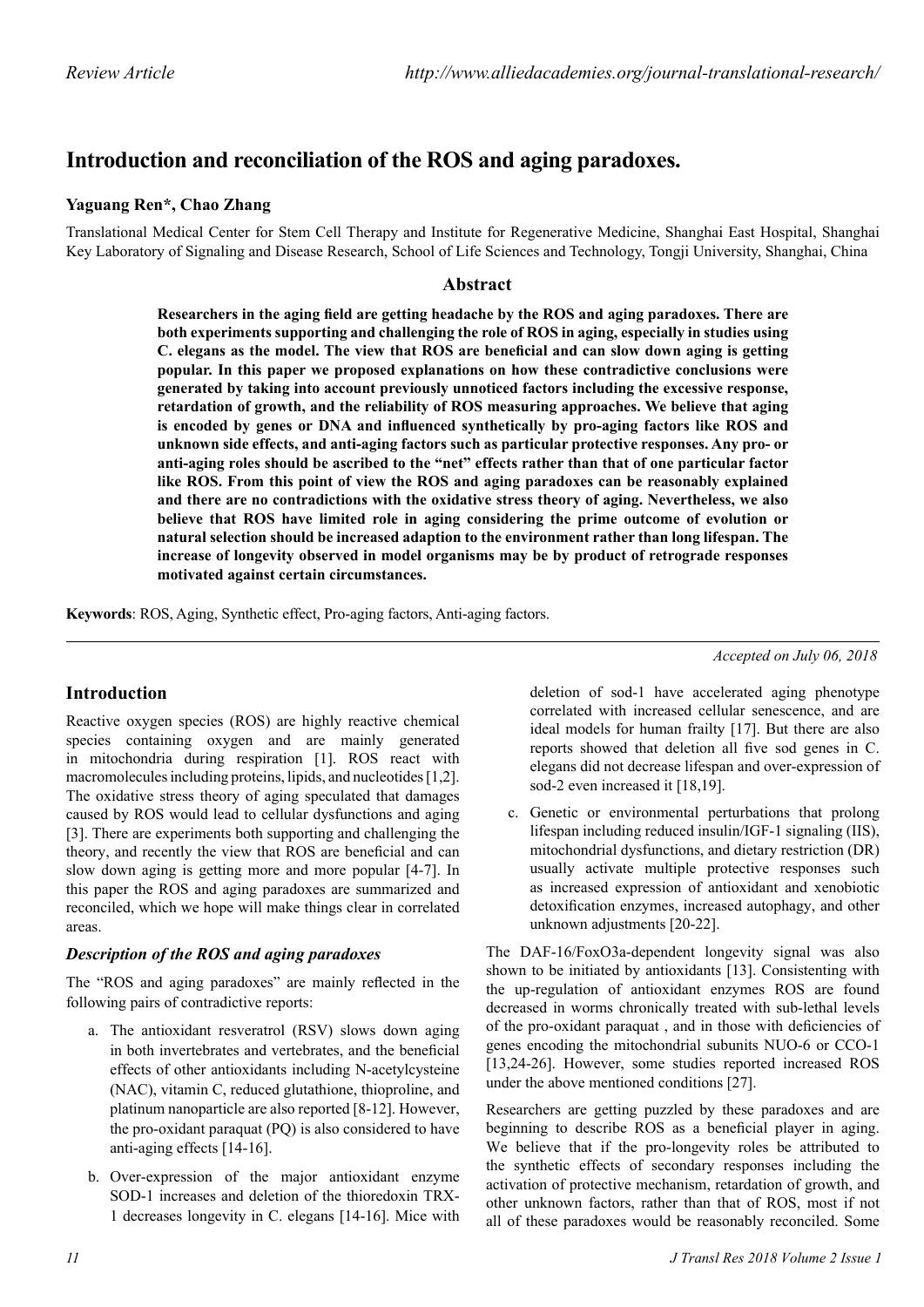paradoxes may also be originated from the unreliability of ROS detecting approaches explained in the following words.

#### *Reconciliation of the ROS and aging paradoxes*

The pro-longevity roles should be ascribed to the motivated protective mechanisms rather than ROS In response to increased ROS levels, protective mechanisms are excessively activated including up-regulated expression of antioxidant enzymes, increased autophagy, and other unknown adjustments. The persistent and excessive activation of these mechanisms may lead to decrease of ROS in the long term as described by the excessive response model [25,28,29]. Among these mechanisms, the antioxidant enzymes and autophagy related pathways are reported to have anti-aging effects [14-16]. If the protective mechanisms are anti-aging then ROS are likely to be the opposite because the former are motivated as countermeasures against the latter. Just like we consider the immune response but not virus as being beneficial, the pro-longevity effects, if any, should also be ascribed to the protective mechanisms rather than ROS. If so, most of the paradoxes would be reasonable reconciled and the seemingly contradictive studies are actually in accordance with the oxidative theory of aging. Growth retardation should be taken into account sometimes Deficiencies of either cytosolic or mitochondrial SODs usually lead to reduced lifespan, sickness, and lethality in yeasts, flies, and mice [30-32]. But deletion of all sods genes in C. elegans does not decrease longevity and knockout of the mitochondrial localized superoxide dismutase sod-2 increases it [24,25]. Although the sod quintuple mutant worms are considered to have normal lifespan they exhibit slow development, reduced fertility, slower defecation cycle, decreased movement, and increased sensitivity to oxidative stresses.

The sod quintuple mutant and sod-2 single mutant worms both need more than two days to finish growth compared to wild type [18,19]. If growth retardation was taken into account the quintuple mutant worms' lifespan would decrease and the prolongevity effect of deletion of sod-2 would diminish. In addition, sod-2 deletion was reported to have no effect on lifespan in other studies [4]. Unlike vertebrates, it is quite common for C. elegans to retard growth under detrimental conditions and the retardation is usually accompanied with sickness or fragility. Similarly, the sod mutants are also sick and vulnerable [18,19]. Therefore, some of the paradoxes are produced due to the overlook of growth retardation or sickness. It should be cautious to use ROS data obtained from tissue lysates or isolated organelles.

The reliability of ROS detecting approaches is prerequisite for getting any reliable conclusion. Some of the ROS and aging paradoxes indeed arise from opposite ROS results. For example, ROS are found to be decreased in worms with mutations of the mitochondrial respiratory chain subunits nuo-6 or isp-1, and in worms treated chronically with un-lethal level of paraquat [13,24,25]. But others reported increased ROS by similar treatments [27]. The contradictions should be caused by big variations of ROS data obtained from isolated mitochondria. In vitro ROS measurements are unreliable due to the following reasons: Firstly, Unlike DNA, RNA, proteins, lipids, and other stable molecules, ROS are unstable, highly reactive, and change rapidly.

ROS are mainly generated as by-products of mitochondrial respiration, and any perturbations of the concentrations of substrates such as pyruvate, oxygen, ADP, and others would dramatically affect the generation or degradation of ROS. Isolated mitochondria are in un-physiological state and the concentrations of substrates for metabolism are all altered [32]. As the by-products, ROS levels must also change immediately. Secondly, the lysis procedures such as sonication and homogenization would generate heat themselves, disrupt mitochondrial structures, and lead to intracellular or intraorganelle release of iron ions, all of which would generate extra ROS. In addition, Fe2+ ions mediated Fenton reaction is an important source of ROS. It is thus recommended to measure ROS in living worms instead of in worm lysates or isolated organelles [24]. Finally, the so called "Thinking Set" may also influence the reliability of ROS detection.

 To some researchers, it seems to be logical that pro-oxidant treatments or disruptions of mitochondria functions would increase ROS. But in fact it is not the case, although transient pro-oxidant stresses increase ROS, the chronic treatments lead to opposite results due to the excessive response of the antioxidant systems [24,25]. In worms with deficiencies of nuo-6 or cco-1 ROS are also reduced [24]. Consistently, elevated ROS levels due to increased respiration would activate antioxidant enzymes and further decrease ROS in the long term [28]. If the ROS data obtained are opposite, it is not surprise that some of the ROS and aging paradoxes are produced. ROS should be more closely correlated with metabolism and may have limited role in aging

The prime outcome of evolution or natural selection should be enhanced adaption to environment rather than long lifespan. ROS levels should also be tuned to adjust to metabolism. Mitochondria are the main site for ATP production and ROS generation, suggesting the close correlation between metabolism and ROS. Consistently, ROS participate in cell respiration as intermediate products and act as signals in glucose stimulated insulin secretion [33,34]. They are widely distributed in cells and unlikely play distinctive, direct, and prime roles in aging. Aging should be encoded by genes or DNA and ROS may have limited impact on it, which may be one of the reasons for the origin of the paradoxes mentioned above

#### **Conclusion**

In conclusion, exogenous or endogenous pro-oxidant stresses would activate adaptive responses including the increased expression of antioxidant enzymes, increased autophagy, and other yet to be identified mechanisms, among which the antioxidant enzymes and autophagy are reported to have antiaging effects. The excessive response model states that when pro-oxidant capacity goes high the antioxidant capacity will go higher and lower ROS levels will be observed [25-38]. It is thus not surprise that increased longevity is observed under proper level of pro-oxidant stresses. The protective mechanisms are activated by and tackle against the rise of ROS. If the formers are anti-aging then ROS should be proaging, and aging should be affected synthetically by pro-aging factors such as ROS and unknown side effects, and anti-aging factors such as antioxidants, autophagy, and others (Figure 1).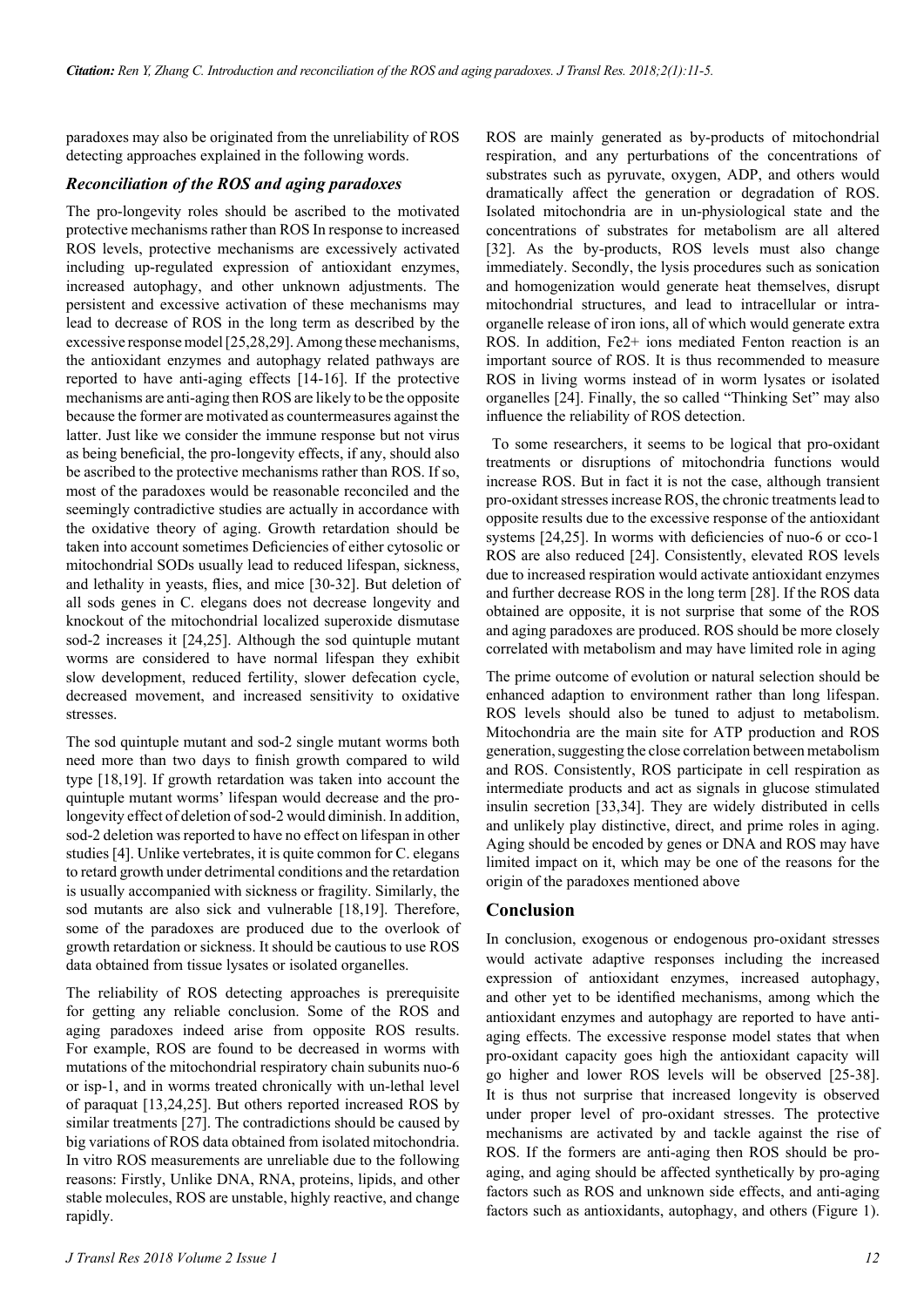

*Figure 1: Aging is affected synthetically by pro- and anti-aging factors. (A) Under adverse conditions such as increased pro-oxidant stresses or cellular dysfunctions ROS and other side effects are produced. Retrograde signaling pathways are activated and downstream secondary responses including up-regulation of antioxidant enzymes, increased autophagy, and others are persistently and excessively motivated to fight against ROS or other side effects. (B) If the synthetic effect of pro-aging factors overshadows that of anti-aging factors aging process will be accelerated. Otherwise, the aging process will be decelerated.*

Therefore, most if not all of the ROS and aging paradoxes could be reasonably reconciled and we also believe that ROS have limited roles in aging considering that long lifespan is not the prime goal of evolution or natural selection. The increase of longevity observed in model organisms should be by-product of retrograde responses, of which the main product may be increased adaption to adverse conditions. We are confident that the perspective proposed here will increase the understanding of the relationship between ROS and aging.

## **Conflict of interests**

The authors declare that there is no conflict of interest.

## **Funding**

This work was supported by the National Natural Science Foundation of China [Grant numbers 81200253, 81570760, and 31771283]; the National Key Research and Development Program of China [Grant numbers 2017YFA0103900, 2017YFA0103902, and 2016YFA0102200]; One Thousand Youth Talents Program of China to C. Zhang; the Program for Professor of Special Appointment (Eastern Scholar) at Shanghai Institutions of Higher Learning [Grant number A11323]; the Shanghai Rising-Star Program [Grant number 15QA1403600]; and the Fundamental Research Funds for the Central Universities of Tongji University.

#### **References**

- 1. Balaban RS, Nemoto S, Finkel T. Mitochondria, oxidants, and aging. Cell. 2005;120(4): 483-95.
- 2. Bhullar KS, Hubbard B. Lifespan and health span extension by resveratrol. Biochimica Biophysica Acta. 2015;1852(6): 1209-18.
- 3. Cabreiro F, Ackerman D, Doonan R, et al. Increased life span from overexpression of superoxide dismutase in Caenorhabditis elegans is not caused by decreased oxidative damage. Free Radic Biol Med. 2011;51(8): 1575-82.
- 4. Davalli P, Mitic T, Caporali A, et al. ROS, Cell Senescence, and Novel Molecular Mechanisms in Aging and Age-Related Diseases. Oxidative medicine and cellular longevity. 2016.
- 5. Deepa SS, Bhaskaran S, Espinoza S, et al. A new mouse model of frailty: the Cu/Zn superoxide dismutase knockout mouse. GeroScience. 2017;39(2): 187-98.
- 6. Desjardins D, Cacho-Valadez B, Liu JL, et al. Antioxidants reveal an inverted U-shaped dose-response relationship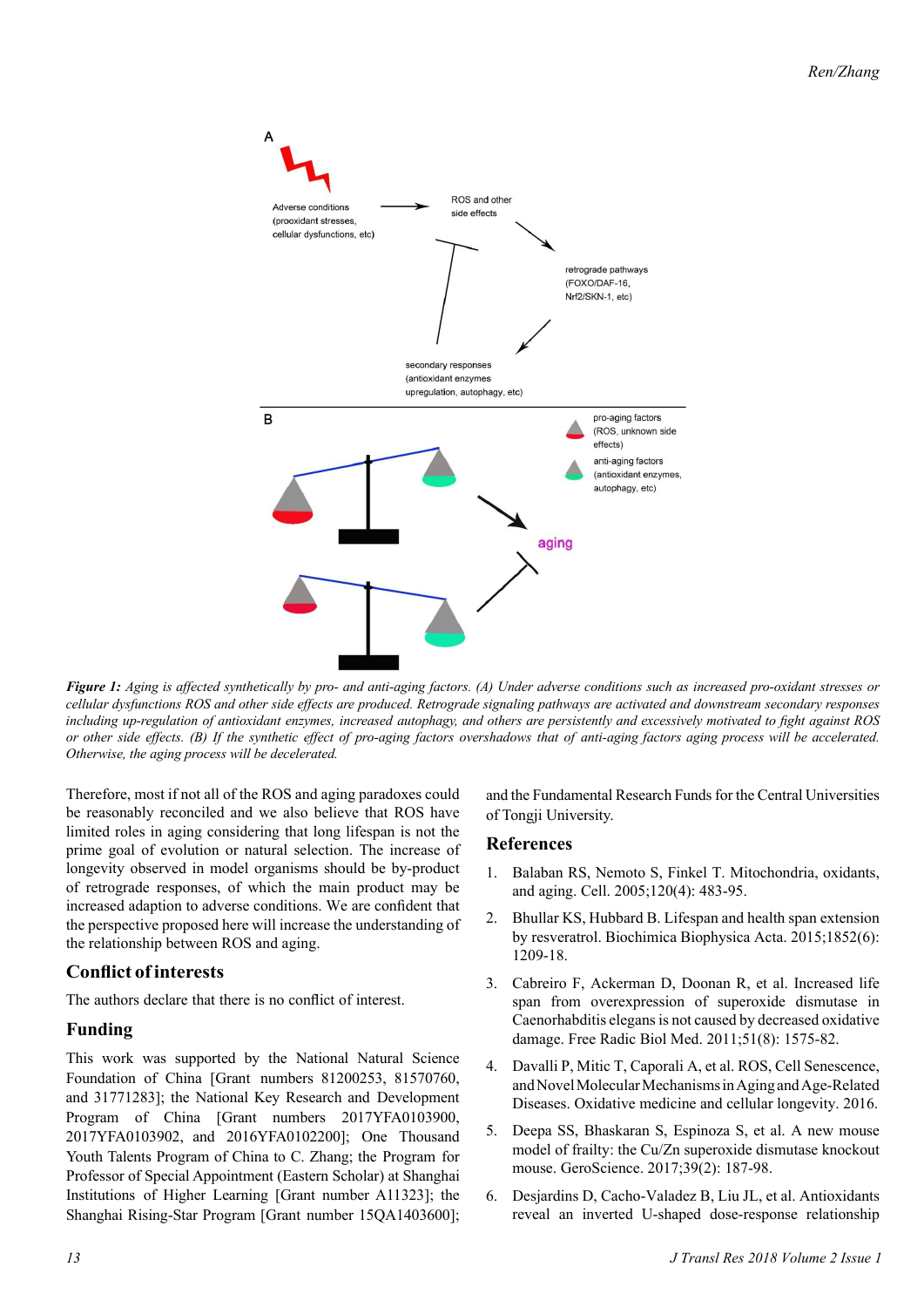between reactive oxygen species levels and the rate of aging in Caenorhabditis elegans. Aging cell. 2017;16(1): 104-12.

- 7. Devasagayam TP, Tilak JC, Boloor KK, et al. Free radicals and antioxidants in human health: current status and future prospects. J Assoc Physicians India. 2004;52: 794-804.
- 8. Doonan R, McElwee JJ, Matthijssens F, et al. Against the oxidative damage theory of aging: superoxide dismutases protect against oxidative stress but have little or no effect on life span in Caenorhabditis elegans. Genes Dev. 2008;22(23): 3236-241.
- 9. Elchuri S, Oberley TD, Qi W, et al. CuZnSOD deficiency leads to persistent and widespread oxidative damage and hepato-carcinogenesis later in life. Oncogene. 2005;24: 367-80.
- 10. Fierro-Gonzalez JC, Gonzalez-Barrios M, Miranda-Vizuete A, et al. The thioredoxin TRX-1 regulates adult lifespan extension induced by dietary restriction in Caenorhabditis elegans. Biochem Biophys Res Commun. 2011;406(3): 478-82.
- 11. Fraser AG, Kamath RS, Zipperlen P, et al. Functional genomic analysis of C. elegans chromosome I by systematic RNA interference. Nature. 2000; 408(6810): 325-30.
- 12. Harman D. Aging: A Theory based on free radical and radiation chemistry. Journal of gerontology. 1956;11(3): 298-300.
- 13. Hekimi S, Lapointe J, Wen Y. Taking a "good" look at free radicals in the aging process. Trends Cell Biol. 2011;21(10): 569-76.
- 14. Hubbard BP, Sinclair DA. Small molecule SIRT1 activators for the treatment of aging and age-related diseases. Trends Pharmacol Sci. 2014;35(3): 146-54.
- 15. Kapahi P, Kaeberlein M, Hansen M. Dietary restriction and lifespan: Lessons from invertebrate models. Ageing Res Rev. 2017;39: 3-14.
- 16. Kim J, Ishihara N, Lee TR. A DAF-16/FoxO3a-dependent longevity signal is initiated by antioxidants. BioFactors. 2014;40(2): 247-57.
- 17. Kim J, Takahashi M, Shimizu T, et al. Effects of a potent antioxidant, platinum nanoparticle, on the lifespan of Caenorhabditis elegans. Mech Ageing Dev. 2008;129(6): 322-31.
- 18. Lapoint J, Hekimi S. When a theory of aging ages badly. Cell Mol Life Sci. 2010;67(1): 1-8.
- 19. Lee SJ, Hwang AB, Kenyon C. Inhibition of respiration extends C. elegans life span via reactive oxygen species that increase HIF-1 activity. Curr Biol. 2010;20(23): 2131-36.
- 20. Li L, Tan J, Miao Y, et al. ROS and Autophagy: Interactions and Molecular Regulatory Mechanisms. Cell Mol Neurobiol. 2015;35(5): 615-21.
- 21. Miranda-Vizuete A, Fierro Gonzalez JC, Gahmon G, et

al. Lifespan decrease in a Caenorhabditis elegans mutant lacking TRX-1, a thioredoxin expressed in ASJ sensory neurons. FEBS Lett. 2006;580(2): 484-90.

- 22. Payne BA, Chinnery PF. Mitochondrial dysfunction in aging: Much progress but many unresolved questions. Biochim Biophys Acta. 2015;11: 1347-53.
- 23. Phillips JP, Campbell SD, Michaud D, et al. Null mutation of copper/zinc superoxide dismutase in Drosophila confers hypersensitivity to paraquat and reduced longevity. Proc Natl Acad Sci U S A.1989;86(8): 2761-765.
- 24. Pi J, Bai Y, Zhang Q, et al. Reactive oxygen species as a signal in glucose-stimulated insulin secretion. Diabetes. 2007;56(7): 1783-791.
- 25. Ren Y, Chen S, Ma M, et al. Do ROS really slow down aging in C. elegans?. 2017.
- 26. Ren Y, Zhang C. The excessive response: a preparation for harder conditions. Protein cell. 2017; 8(10): 707-10.
- 27. Sanz A. Mitochondrial reactive oxygen species: Do they extend or shorten animal lifespan? Biochim Biophys Acta. 2016;1857 (8): 1116-26.
- 28. Scialo F, Sriram A, Fernandez-Ayala D, et al. Mitochondrial ROS Produced via Reverse Electron Transport Extend Animal Lifespan. Cell Metab. 2016;23(4): 725-34.
- 29. Shibamura A, Ikeda T, Nishikawa Y. A method for oral administration of hydrophilic substances to Caenorhabditis elegans: Effects of oral supplementation with antioxidants on the nematode lifespan. Mech Ageing Dev. 2009;130(9): 652-55.
- 30. Shore E, Carr CE, Ruvkun G. Induction of cytoprotective pathways is central to the extension of lifespan conferred by multiple longevity pathways. PLOS genetics. 2012.
- 31. Tullet JM. DAF-16 target identification in C. elegans: past, present and future Biogerontology. 2015;16(2): 221-234.
- 32. Unlu ES, Koc A. Effects of deleting mitochondrial antioxidant genes on life span. Annals of the New York Academy of Sciences. 2007;1100(1): 505-09.
- 33. Van Raamsdonk JM, Hekimi S. Deletion of the mitochondrial superoxide dismutase sod-2 extends lifespan in Caenorhabditis elegans. PLOS genetics. 2009.
- 34. Van Raamsdonk JM, Hekimi S. Superoxide dismutase is dispensable for normal animal lifespan. Proc Natl Acad Sci U S A. 2012;109(15): 5785-790.
- 35. Yang W, Hekimi S. A mitochondrial superoxide signal triggers increased longevity in Caenorhabditis elegans. PLOS biol. 2010:8(12).
- 36. Yee C, Yang W, Hekimi S. The intrinsic apoptosis pathway mediates the pro-longevity response to mitochondrial ROS in C. elegans. Cell. 2014;157(4): 897-909.